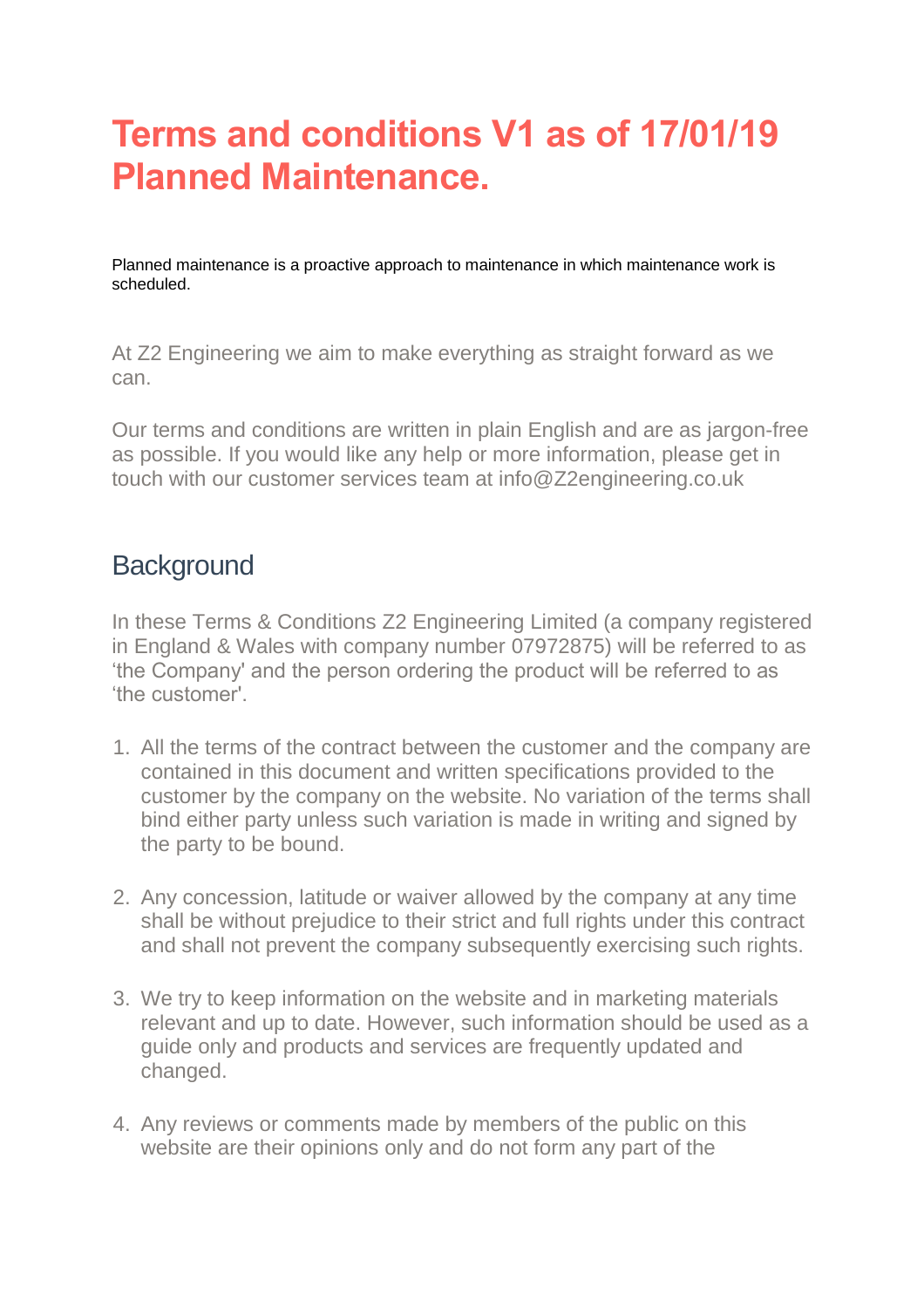specification or advice given by the company about products or services we supply.

- 5. Pictures, text, videos and other material contained on the company's website(s) and literature are subject to copyright restrictions and must not be copied or reproduced without the written consent of the Company.
- 6. Trademarks and other intellectual property of the company are protected and not to be replicated or reproduced.
- 7. The company is registered with the Financial Conduct Authority and may introduce you to third party finance providers if this is your preferred option of payment.

#### **Communication**

- 9. Unless otherwise stated in the Terms & Conditions, all communication between the customer and the company will be by post phone or email. The customer's email address used by the Company will be the same one supplied by the customer during the ordering process.
- 10. When the customer places a request for services from the company, the company will issue a fixed price quote and written confirmation will be required before works start. The quote will state the following information;
	- i. details of what the customer has agreed to purchase
	- ii. the total cost
	- iii. who pays for returning goods
	- iv. an address where complaints can be sent
	- v. any guarantees or after-sales services we offer
	- vi. Payment terms and deposit required

In emergency circumstances a verbal quotation will be issued the following terms and conditions will still apply.

#### Delivery of services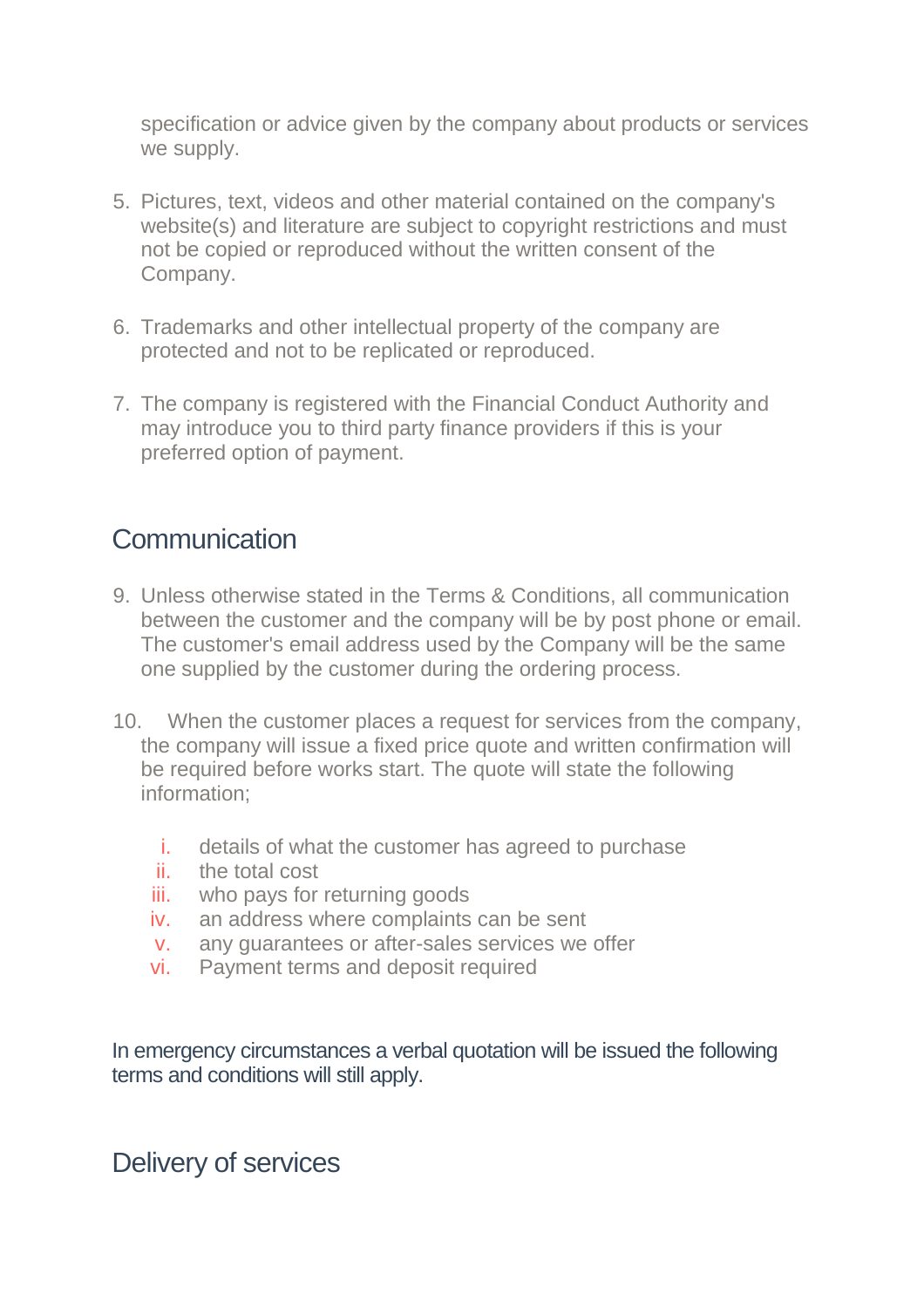- 11. The company works hard to ensure the delivery of services happens on time and with clear correspondence. Not with standing this, the customer accepts that sometimes delivery issues occur, and this does not give cause for cancellation.
- 12. The customer is responsible for notifying the company of any local restrictions that could impact the delivery of services, for example local parking restrictions, steep stair climbs, stair climbs longer than 20 steps, on foot carrying distances greater than 30 meters. If a redelivery is required because of an undeclared delivery restriction the company reserve the right to charge the cost for a redelivery and any other associated costs.
- 13. The customer agrees to have someone present at the property for when the services are scheduled to be delivered and agrees that if a delivery is aborted due to no one being at the delivery address then this will incur an aborted delivery charge.

#### Inspection of the site

Any changes in materials and/or specifications from those detailed in the contract, will only apply when supported by an Amendment to Order. Due to the nature of the works this can be in the form of a verbal or written agreement issued by the company, which must be approved by the customer (this approval may be carried out either by physical documentation/email or via verbal communication with management).

15. Whilst every effort is made to ensure the delivery of services in the timescales agreed during the ordering process are met, the company reserves the right to delay services for reasons including (for example) fires, strikes, illness, severe weather, lockouts, terrorism, war and any other causes beyond the control of the company interfering with its execution or completion of the contract. Time shall not be deemed to be the essence of the contract.

Carrying out work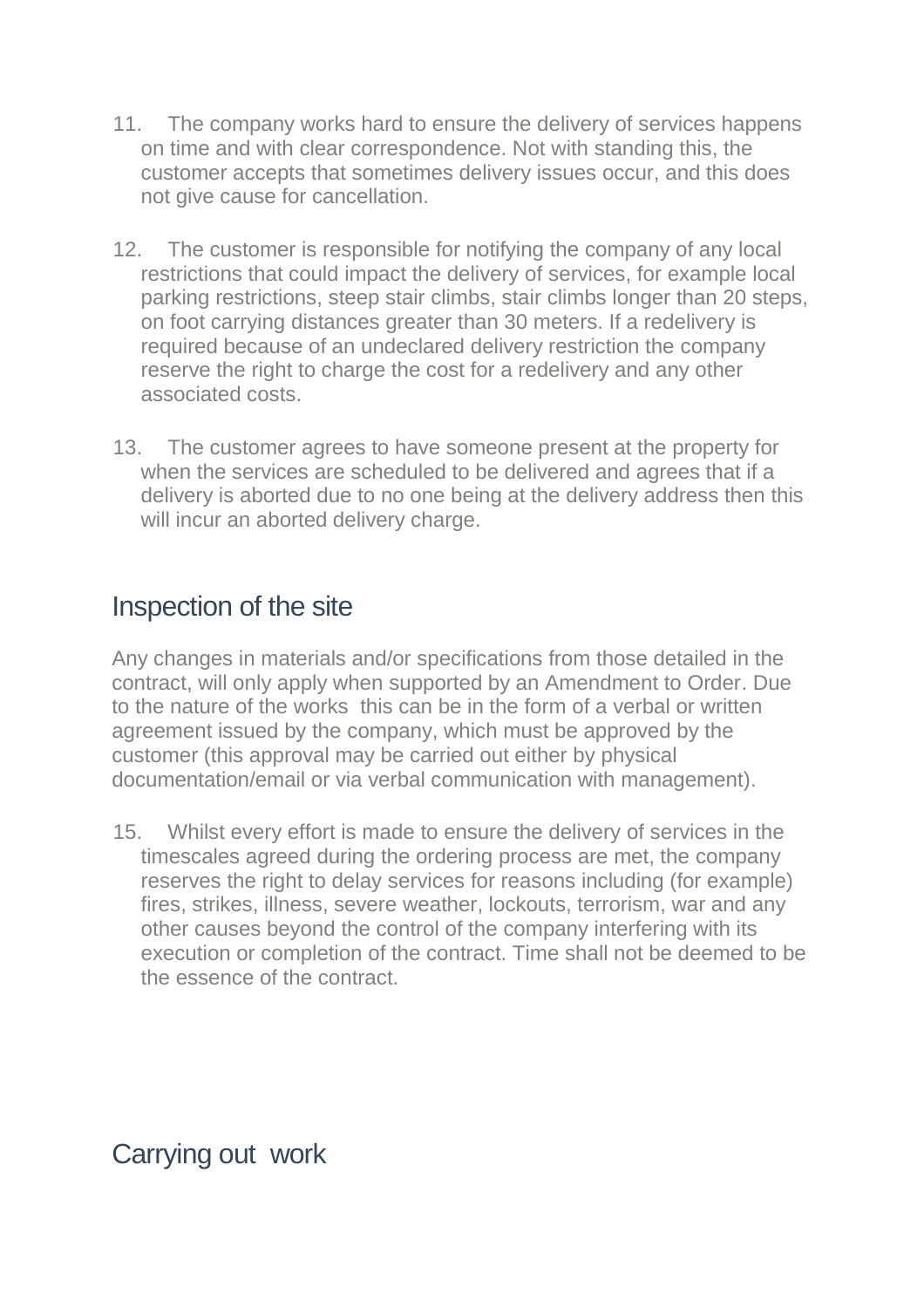- 18. You will need to provide free access to and from the property and area where works are to be carried out so that we can deliver services . You must also provide free access to water, gas and electricity for installing and testing your equipment.
- 19. During the fulfilment of this contract, the customer agrees to provide a safe and respectful workplace for any persons attending the installation address. Persons attending a property to carry out work connected with this contract will leave the property if rude, abusive or unsafe conditions are encountered. If this happens, it will be at the sole discretion of the company if a reattendance is arranged and what the charge for such a reattendance will be. In any event, no refund will be due from the company to the customer if the site is vacated for reasons of safety, abuse or general rudeness.
- 20. Prior to any attendance by the company, it is the customer's responsibility to secure any permissions, licences or permits that may be required to authorise the work. An example of such permit could be a listed building consent, landlord consent or freeholder agreement.
- 21. We will always try to complete work before 7pm, but may on occasion need to use a reasonable amount of overtime to achieve completion. It is a condition of this contract that your approval to such overtime is granted, although we will endeavour to minimise any disruption or inconvenience.
- 22. Due to the company's policy of continuous improvement, the customer shall have the benefit of any modification the company may make to its products and procedures, albeit these changes may be made without prior notice to the customer. All illustrations within the company's website (and any advertising, marketing material or literature) and that of its suppliers are subsequently intended as a guide only.
- 23. Whilst all reasonable care will be taken by the company, it accepts no liability for any damage to existing plaster work, decorations, flooring etc which may be consequent upon the carrying out of the work detailed. Cuts or holes made to allow for equipment will be made good but not permanently finished or re-decorated. Floor boards will be reinstated or replaced where necessary but special and/or laminated floors cannot be permanently re-fixed. Any carpets which are lifted will be re-laid to the best of our operative's ability, however, we cannot be held responsible for carpets which have been nailed or glued down. It should be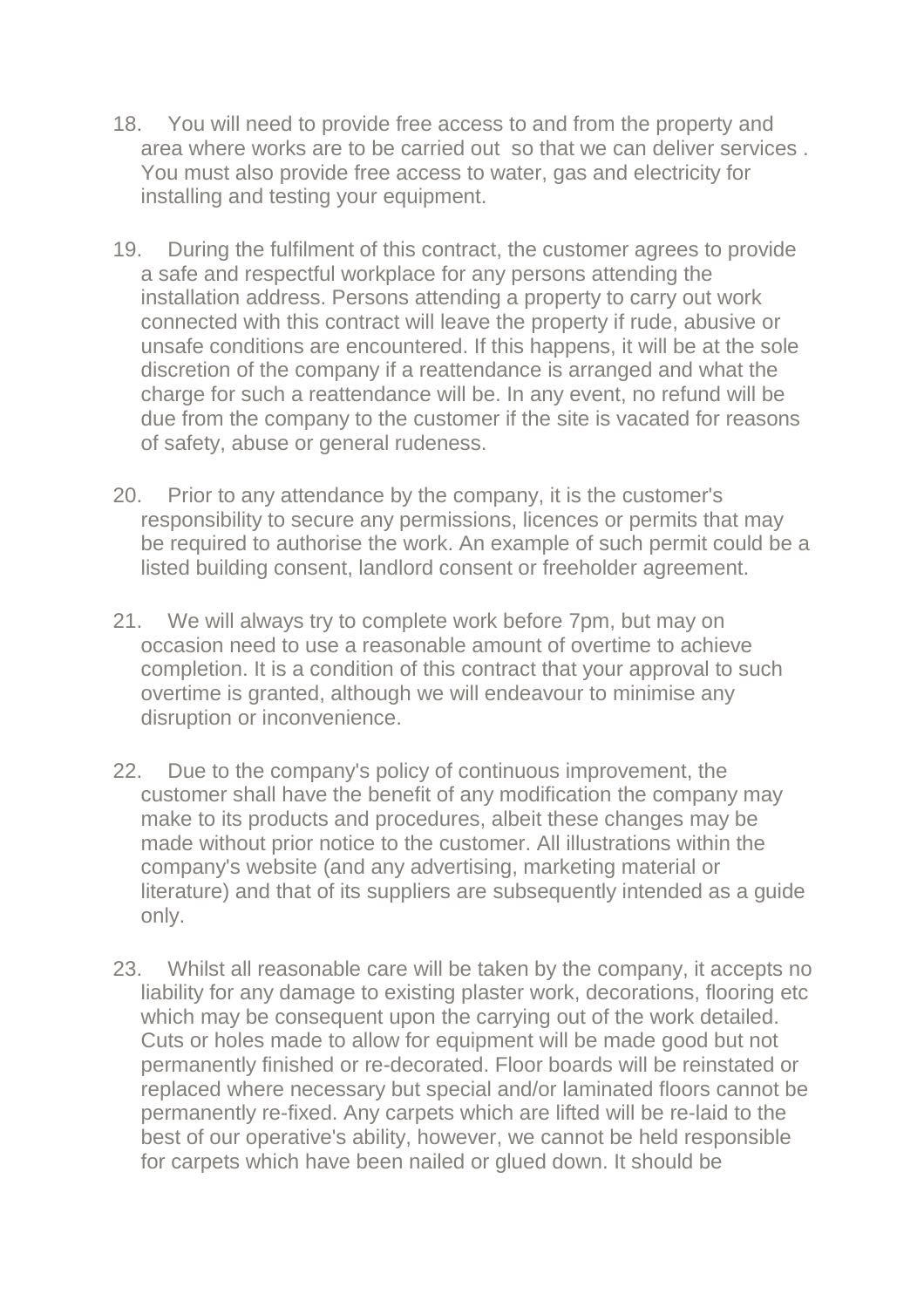anticipated that an amount of redecoration may be required and this will be the customer's responsibility and is not included in the price.

Similarly, the company accepts no responsibility for damage which is attributable to structural defects or weaknesses unless such damage results from negligence on the part of the company, its operatives, servants or assigns. The Company cannot be held responsible for any damage caused by a third party employed by the customer.

- 24. Where pressurised hot water systems are installed as part of the works, the customer understands this could increase the water pressure in existing plumbing. Whilst the company will exercise reasonable care in assessing the suitability of existing systems, the company will not be liable for any damage caused to existing plumbing installations or any consequential damage caused by the failure or incompatibility of existing installations, taps, valves, showers, other fittings or any appliances.
- 25. Whilst engineers working on behalf of the company will take reasonable care not to damage wiring, plumbing and other services at your property, the company cannot be held responsible for any damage caused to such existing services whether the damage was caused accidentally, or because of re-routing during works . Where any such wiring or services are installed, it is the customer's responsibility to ensure that these be re-routed prior to commencement of the works.
- 26. The company will not be liable for any damage to your home which is caused as a direct result of structural defects or weaknesses at the address whether they are visible or not. If you are unsure of the structural integrity of your building you should engage an appropriately qualified structural surveyor prior to any attendance the company may arrange in connection with the contract.
- 27. Products and building materials can vary in colour, texture and general appearance. The company accepts no liability for any materials used during the works process having variations in colour, texture and general appearance. When matching materials (such as bricks and tiles) to existing materials which are part of the house, a close match is often not possible due to older products becoming obsolete and the effects of weathering over time. In summary, the company accepts no liability for any materials introduced to the property matching any existing materials and explicitly states variations in colour, texture and general appearance are likely and will be by the customer.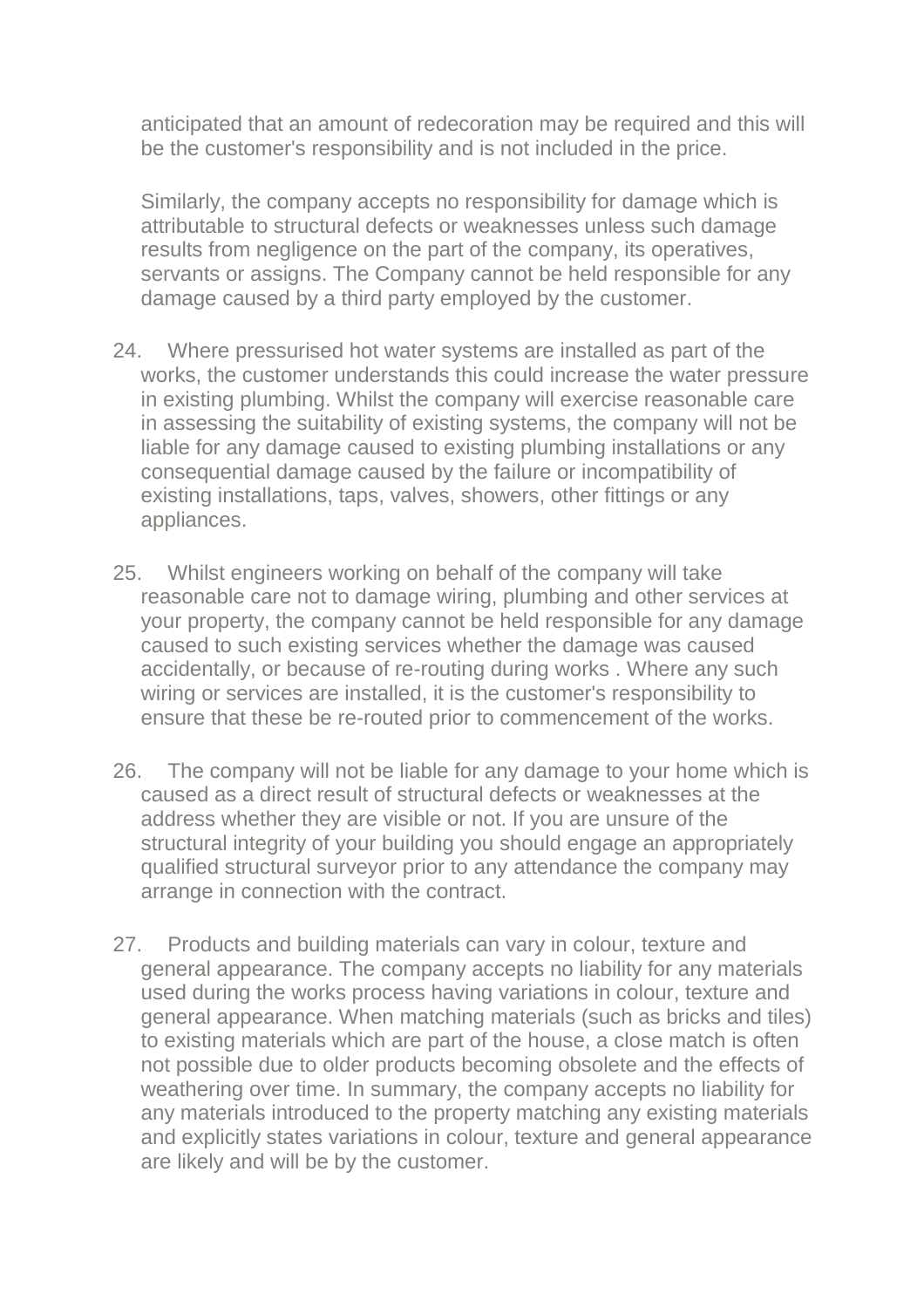- 28. When adding new/repairing equipment to your house, our engineer will need to test existing relevant infrastructure to ensure it meets current regulatory standards and is of suitable performance. Should your existing infrastructure fail to meet relevant standards then we will give you the options (and associated costs) to bring the infrastructure up to a standard which allows works to be completed. If you do not wish to authorise the required additional work(s) we will leave the equipment .
- 29. The engineer will take pictures of your installed equipment for the company's auditing process and for our own records. The engineer may also attend with other people including managers, supervisors, trainees or apprentices.
- 30. During installation, our health and safety plan requires the engineer to have access to working communication devices. If for any reason the engineer is unable to get mobile phone reception, the house holder agrees to make available to the engineer access to their telephone and internet connection for no charge.
- 31. Upon completion of all physical works at the property, the customer (or their representative) may inspect the work before the engineer departs. Once the company's appointed engineer is satisfied that the work is complete and the customer (or their representative) has been given the opportunity to inspect, that all works required to fulfil the contract are deemed to have been completed.
- 32. Sometimes things do not go to plan with the installation of new equipment. The customer agrees to give the company and its engineers reasonable opportunities to put thing right by providing access to the installation address and time to remedy any faults or problems. In addition to this, the customer undertakes to minimise or avoid any losses it may suffer as a result of the actions (or non-actions) of the company or the appointed engineer.
- 33. If something within the customer's responsibilities/control (such as removal of asbestos or improving existing infrastructure) prevents delivery and/or installation of any goods/services ordered for more than 12 months after the order was placed with the company, then the company will be deemed to have performed the contract in full and entitled to retain all monies paid to date without deduction or refund in full or in part without the supply of any further goods/services.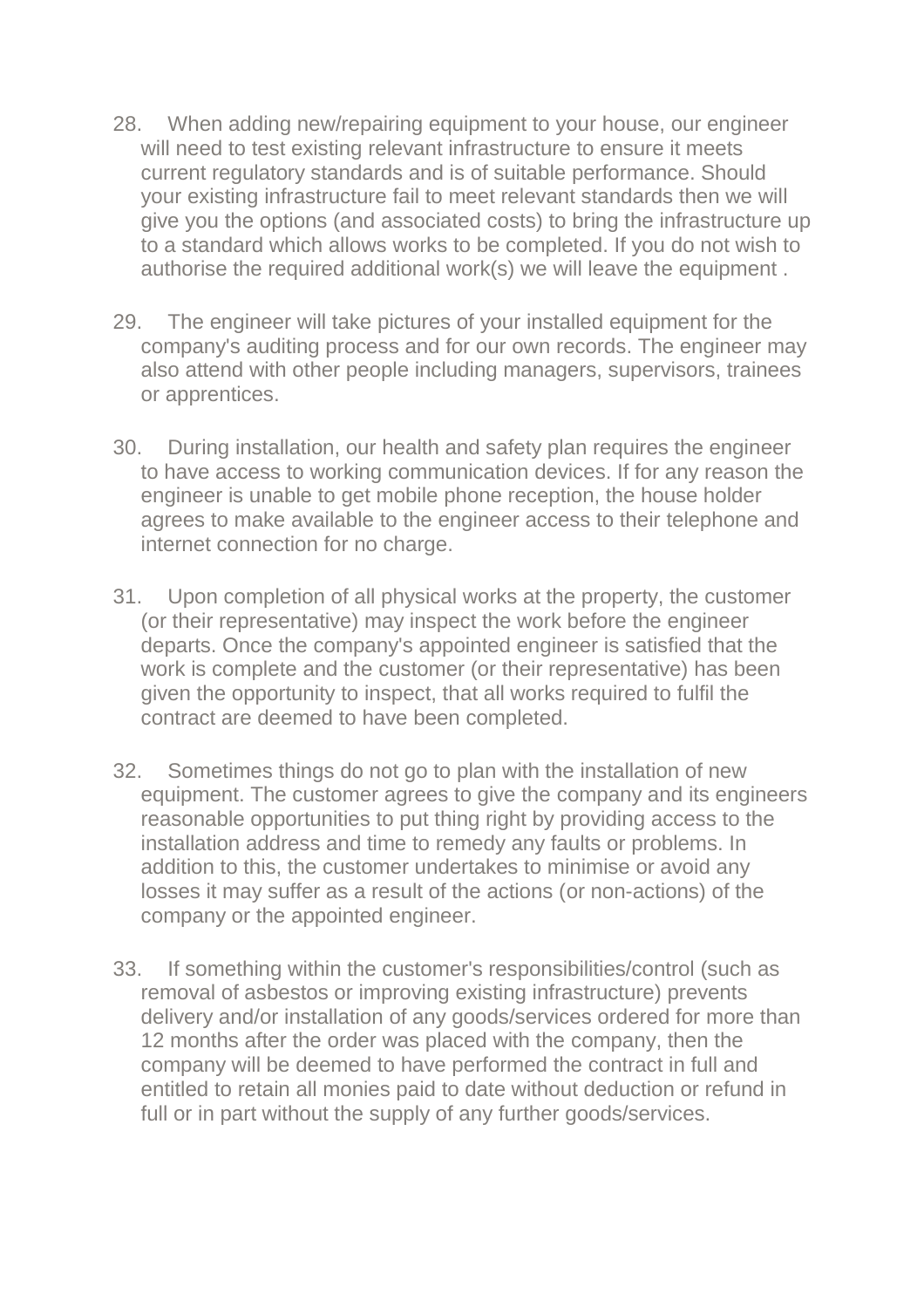34. Z2 Engineering ltd are not liable for any loss of profit, loss of business, business interruption or business opportunity

# Finance and Payments

- 36. If paying by credit or debit card, the payment of cleared funds from the customer to the company is required prior to delivery and/or installation of goods. Payment is only deemed to have been received once the funds are showing in the company's bank account as cleared funds. If the customer instigates an attempt to clawback payments (for example requesting a credit card chargeback) then the company can pass on any costs and/or losses associated with dealing with and defending such action.
- 37. Whilst any money is outstanding, the company is entitled to delay or defer any or all work without any penalty due from the company to the customer what so ever.
- 38. During the order process, if the customer would prefer to pay for goods and services using a finance package, the Company may introduce the customer to a third-party finance provider, such as Hitachi Capital.
- 39. If you have entered a credit agreement with a finance provider the company has introduced you to, you will need to enter a separate agreement with that provider (payment of the contract balance will be automatically processed between the company and the finance provider when the balance becomes due).
- 40. If the Customer has entered a credit agreement via one of the Company's nominated finance providers, the terms of the agreement will apply as part of this contract. If the credit agreement is later cancelled, then subject to the terms of the 1974 Consumer Credit Act, the contract balance will become immediately payable. This does not affect your statutory rights.
- 41. All goods supplied remain the property of the company even though installed, by way of a lien, until fully paid for and the Company reserves the right of re-entry to remove any such goods whether fixed or otherwise, which remain unpaid for.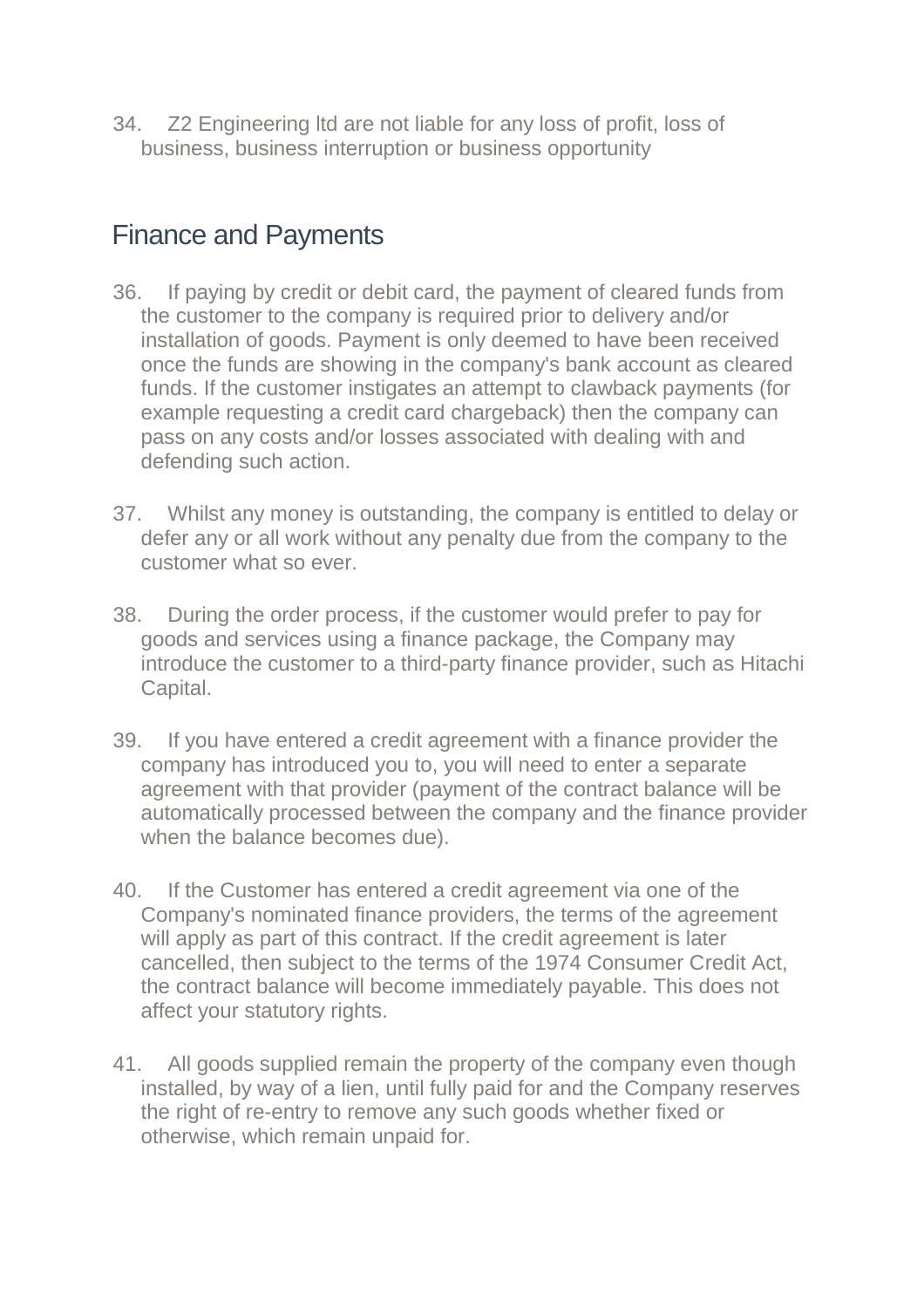- 42. All the prices we display include VAT unless otherwise stated.
- 43. In the event of suspension or cancellation of the work at the request of the customer or lack of instructions or delay on site caused by matters beyond the control of the company, any extra expenses thereby incurred or losses suffered shall be chargeable to the customer along with a reasonable addition for administration and overhead costs. This condition shall not be construed as to affect any statutory or common law rights of the customer.
- 44. The Company reserves the right at its sole discretion to accept or refuse any order placed by the customer until the appointed engineer has inspected the site and accepted the order.
- 45. Debris will be removed from site as part of the contract price, but this does not include the removal of any dangerous/hazardous waste material such as asbestos which we become aware of before or during the installation. It is the responsibility of the customer to arrange for the safe removal and disposal from site at their own expense and to provide the Company with a Clean Air Certificate as proof this work has been completed. A reattendance charge is payable from the customer to the Company if a reattendance is required once the dangerous/hazardous material has been removed. The customer is responsible for disposing of any packaging.
- 46. Party Wall Act; it is the responsibility of the customer to undertake a party wall agreement with any neighbouring properties where required in advance of the company attending site to carry out work.
- 47. Under Construction (Design and Management) Regulations 2015 the company needs to ensure operatives working on the site have access to welfare facilities including; a toilet, washing facilities, drinking water and facilities for rest in a warm indoor area. To reduce costs the customer agrees to provide access to these facilities within the existing property for workers to use in a clean and respectful way. If the customer would like the Company to make alternative arrangements to comply with these CDM Regulations, they will notify the Company at least 21 days before any onsite works are due to commence and pay the additional cost of hiring such facilities 7 days prior to work commencing.
- 48. Once the customer selects an installation date the date selected will be reserved for one day. To confirm the installation date, the payment process (including the completion of any finance documents) needs to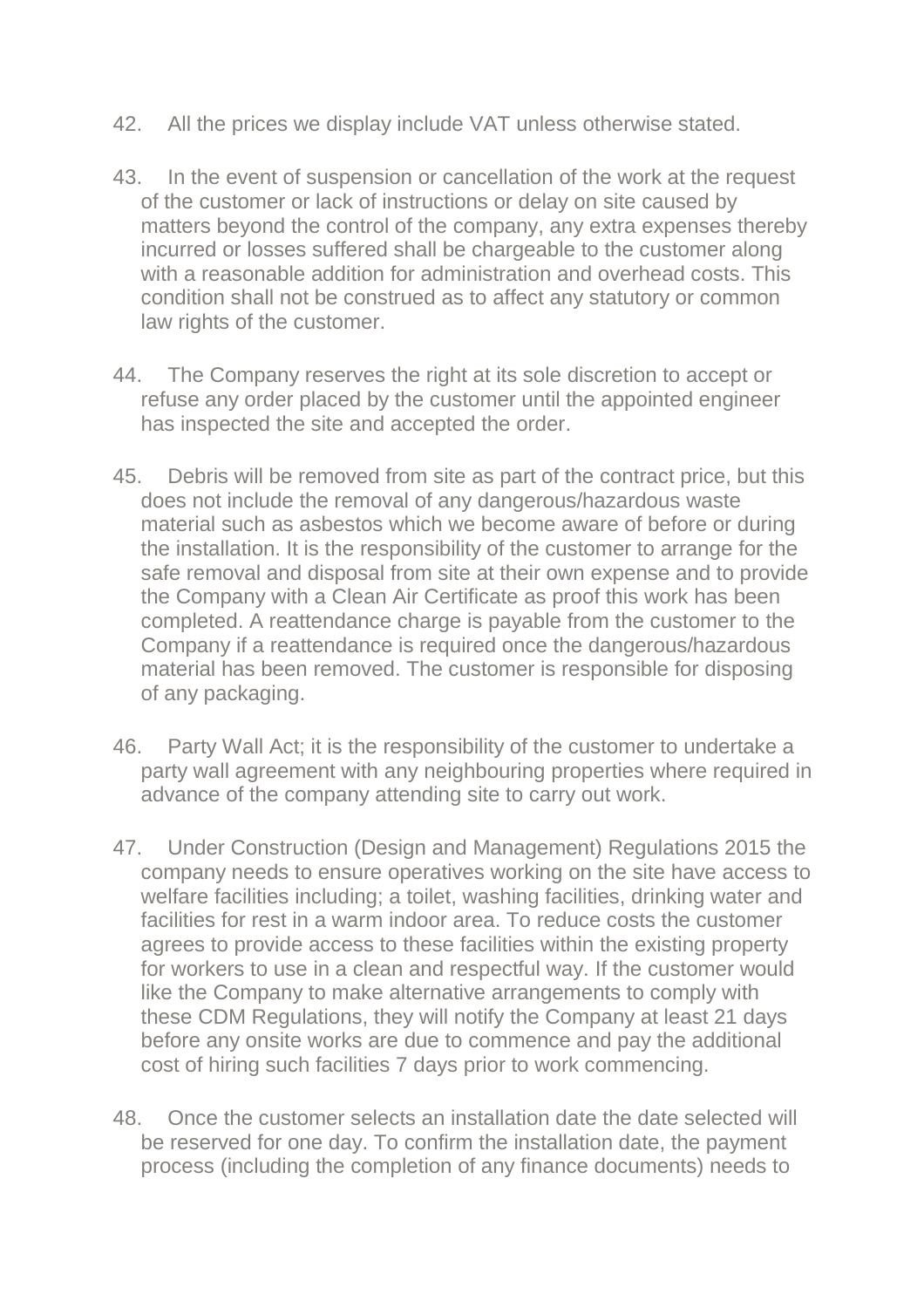be finished by the customer within one day. If the customer does not complete the payment process within 24hrs, the company will endeavour to install/deliver equipment on the chosen date, however after the 24hrs has lapsed, the company reserves the right to only offer an alternative delivery/installation slot.

# **Cancellation**

- 49. You will lose the right to cancel set out below should the company complete the installation of your new equipment within 14 days of your order being placed and you have requested that the company perform services within this 14-day period as it will be deemed that the company has been engaged to carry out urgent maintenance or repairs at your household.
- 50. The customer has a right to cancel this contract within 14 days without giving any reason provided the following conditions are satisfied;
	- a. Notice of cancellation is emailed to [info@z2engineering.co.uk](mailto:info@z2engineering.co.uk) either before any delivery is made, or within 14 days of the order being placed.
	- b. Notice of cancellation is emailed to **[info@z2engineering.co.uk](mailto:info@z2engineering.co.uk)** prior to the engineer attending site on the agreed date.
	- c. Any email sent intended to serve as your statement of cancellation should be clear and unambiguous.

You may use the following style of wording although this is not obligatory

"I/we hereby give notice of cancellation for the contract number [insert contract number] for the supply of [item you wish to cancel] to [property address]. Signed [insert your name]."

51. If the equipment has already been delivered, then the customer can cancel the order and receive a full refund less costs associated with the enhanced delivery and collection service requested to transport the equipment. For the avoidance of doubt, due to the nature of the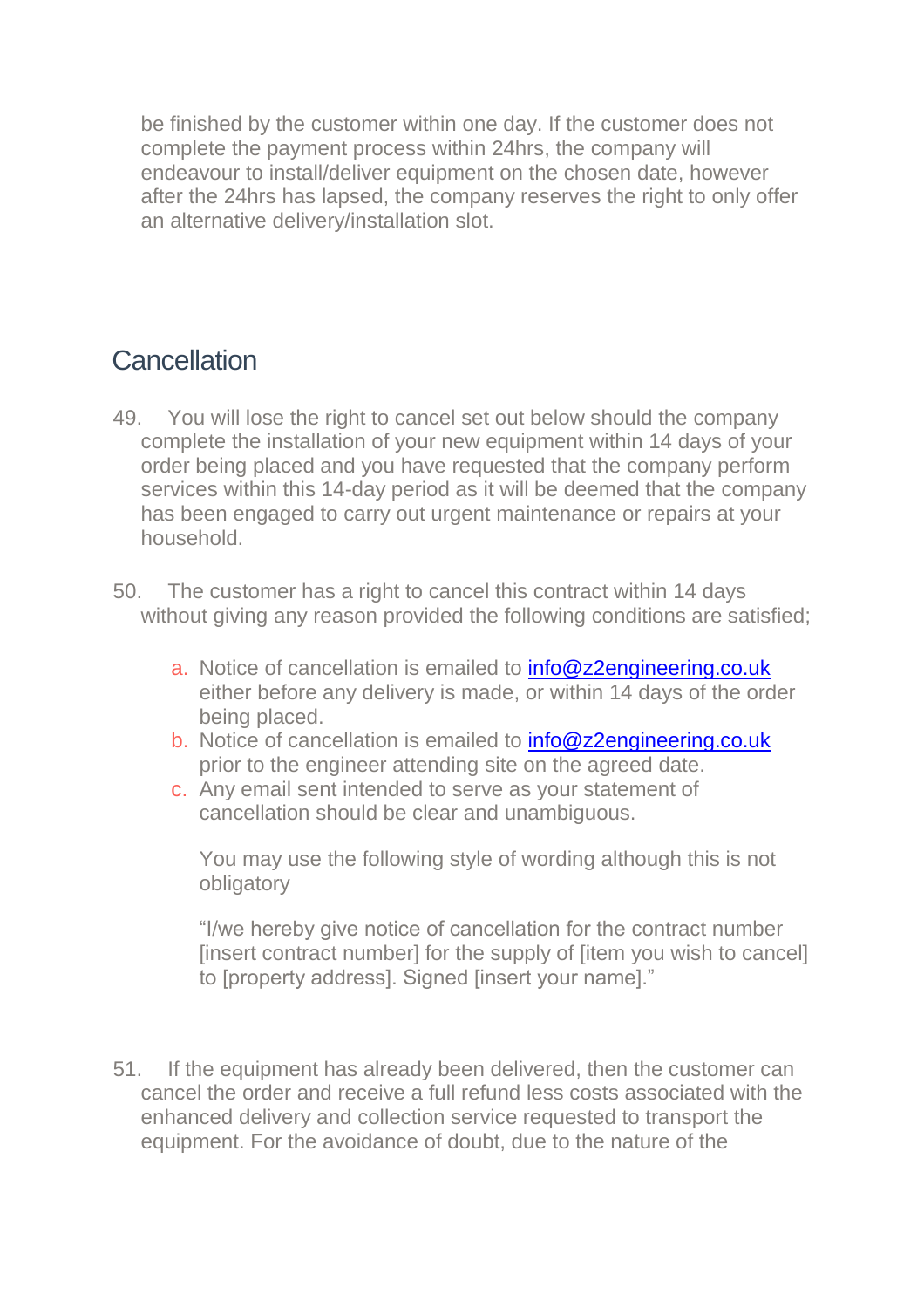equipment only the company's appointed agents may transport equipment to be refunded.

### Warranty specification

53. All gas boilers supplied by the company are supported with manufacturer backed parts and labour warranty providing they have been inspected and maintained annually by a Gas Safe Registered engineer (the length of the warranty is up to 10 years depending upon options selected at the time of purchase). The cost of servicing and inspecting after installation is not included in the price of this contract unless explicitly ordered during the purchase process. You must retain service records for your boiler which must be produced to the company or manufacturer upon request if making a claim under the warranty.

After the installation, we will automatically register your boiler's warranty with the manufacturer and email you the relevant details. For the avoidance of doubt, the warranty is provided by the manufacturer of the boiler supplied and not by the company.

- 54. Timers and controls; The warranty period for timers and controls varies depending on manufacturer. 5 years for Worcester Bosch and typically 2 years for other manufacturers.
- 55. Radiators supplied in conjunction with a new boiler benefit from a 1 year parts and labour warranty.
- 56. Other equipment and components (such as water softeners) have different warranties, these will vary depending upon the manufacturer. The company will provide details of any such warranties upon request.
- 57. Any workmanship will be done with reasonable skill and care by a suitably qualified person. The installation pipework, joints and hand applied seals benefit from a 1 year warranty to include all parts and labour.
- 58. Any guarantee shall be null and void if payments are not made on the due dates and the above conditions are not adhered to. Furthermore, neither the company nor the manufacturer of any parts or equipment will be liable to you, whether under this contract or otherwise (and whether